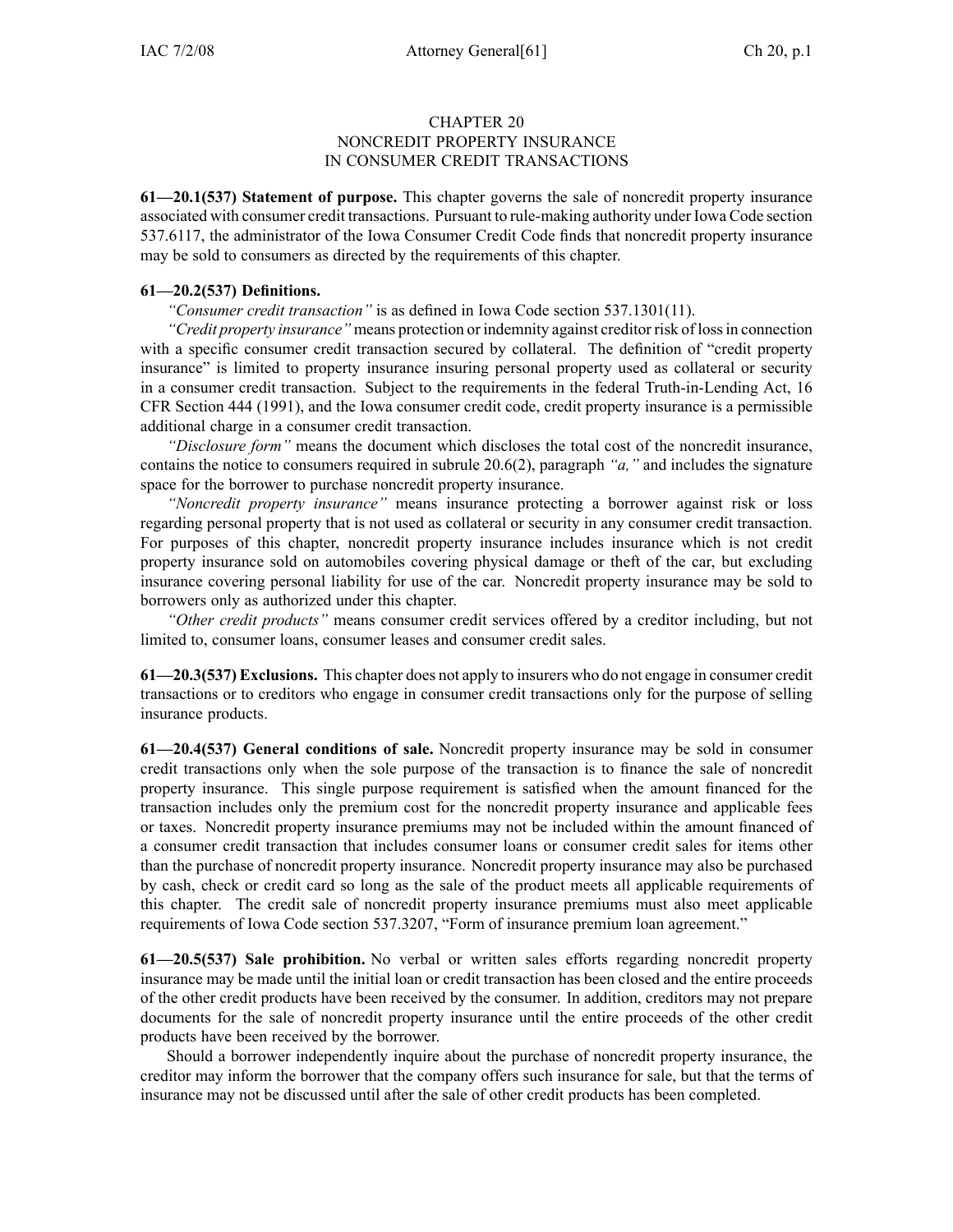This prohibition does not preven<sup>t</sup> creditors from clearly disclosing to consumers that credit property insurance insures only <sup>a</sup> portion of the personal property owned by <sup>a</sup> borrower.

**61—20.6(537) Disclosures.** Creditors may offer for sale noncredit property insurance only after the following disclosures have been made.

**20.6(1)** *Initial disclosures.* Creditors must comply with the following initial disclosure requirements prior to preparing any written documents related to the sale of noncredit property insurance.

*a.* The creditor must first inquire about existing property insurance held by the borrower. Should the borrower indicate that he or she already owns property insurance covering the property at issue, all sales efforts must cease and the creditor may not sell the borrower any noncredit property insurance products. For the purpose of this rule, credit property insurance insuring collateral used to secure any ongoing loan or credit sale transaction is considered existing property insurance and the creditor is forbidden to sell additional noncredit property insurance to insure such property.

*b.* The creditor must inform the borrower that the purchase of this insurance is completely voluntary and is unrelated to any other loan or credit sale transactions which might have occurred between the creditor and borrower.

*c.* The creditor must explain the insurance coverage for every available noncredit insurance plan the borrower is eligible for that the creditor is authorized to sell. The creditor must also separately disclose the costs of the insurance, including both the premium cost and the finance charge applied. If more than one credit insurance plan is available to the borrower, then the borrower must be informed of the nature and costs of each such plan.

**20.6(2)** *Written disclosures.* After the initial disclosures in subrule 20.6(1) have been made, the creditor may prepare final documents for the sale of noncredit property insurance. The written disclosures required by this rule must be made on the front side of the disclosure form.

*a.* The disclosure form must contain the following notice in 12-point bold-faced type. The heading must be in uppercase.

## **NOTICE TO CONSUMERS: PURCHASE OF THIS INSURANCE IS VOLUNTARY**

1. The creditor is offering to sell you insurance on your personal property that is not used as collateral or security on <sup>a</sup> loan.

2. You do not need to purchase this insurance to obtain <sup>a</sup> separate loan from <sup>a</sup> creditor and loan approval will not depend on whether you buy this insurance.

3. Under Iowa law <sup>a</sup> creditor may not offer to sell you this property insurance until you have received your loan.

4. If you already have property insurance the creditor cannotsell you additional property insurance that duplicates the coverage of your existing policy.

*b.* The creditor must clearly and conspicuously disclose the premium cost of the insurance and any finance charges associated with the premium. Disclosures made in accordance with the Truth-in-Lending Act meet this requirement.

*c.* The creditor must maintain at least one copy of the disclosure form for the period required by the record retention requirements of the Truth-in-Lending Act. The consumer must receive at least one copy of the disclosure form and all other insurance documents referred to or associated with the sale.

**61—20.7(537) Borrower signature.** The creditor must obtain the borrower'ssignature on the disclosure form. The signature space must come after the disclosures required in subrule 20.6(2).

**61—20.8(537) Additional insurer forms.** In addition to the disclosure form, the creditor may use other noncredit property insurance forms considered necessary provided they are not inconsistent with the disclosure form or this chapter and, if applicable, have been approved by the insurance commissioner.